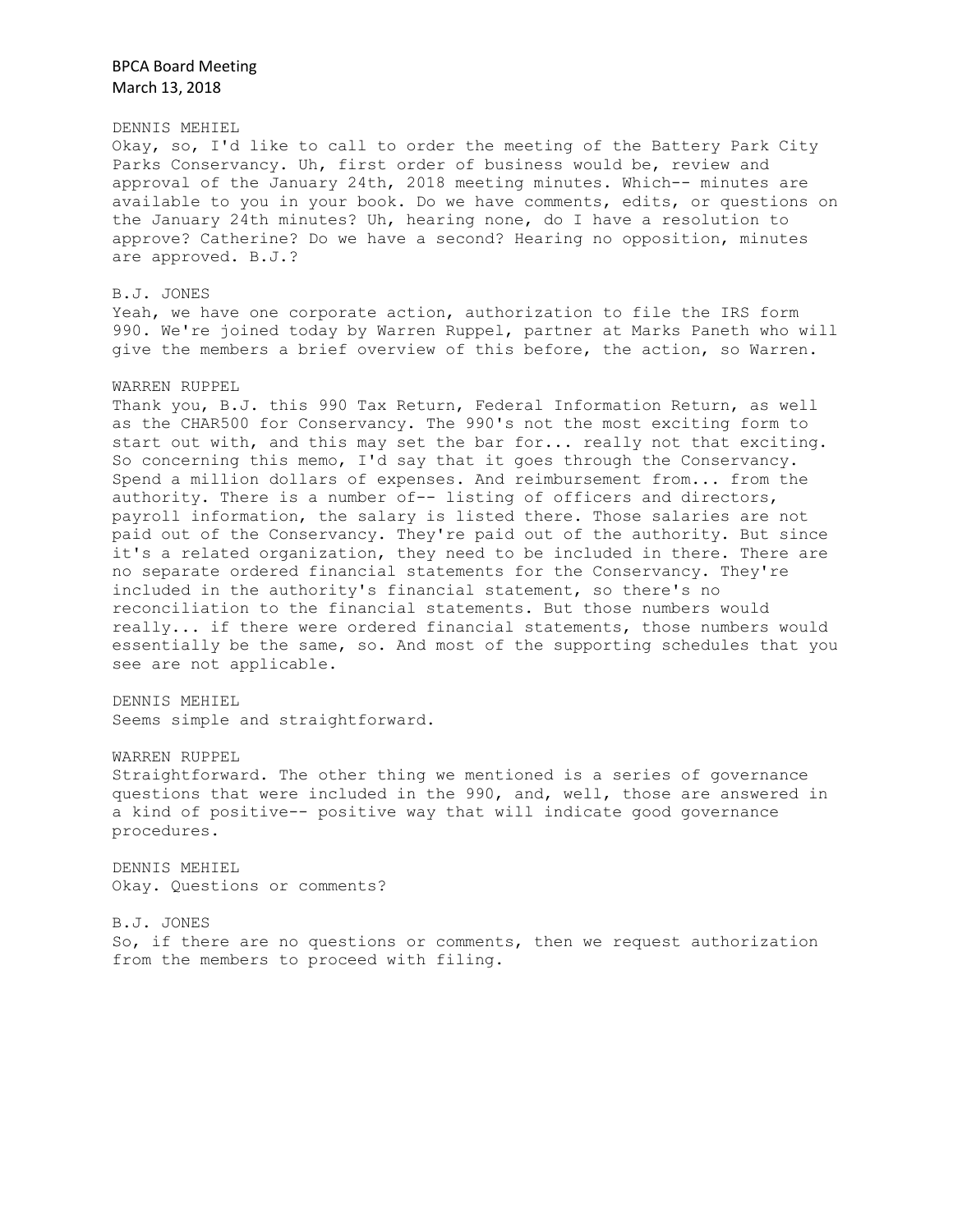BPCA Board Meeting March 13, 2018 DENNIS MEHIEL To filing. Do we have a motion? We have a motion? Lou? You haven't done any work yet. I heard you second. Second from him. Hearing no opposition? Approved. And, at which point, put a motion out there to adjourn. Do I have a motion? We have a motion. Do I have a second? LOUIS J. BEVILACQUA Second. DENNIS MEHIEL Lou seconds. Meeting adjourned. Okay. We'll keep going here. Adjournment. Okay, I'd like to call to order the meeting of the Battery Park City Authority. And the first order of business would be the approval or edit and approval of the minutes of the January 24th meeting of the Battery Park City Authority. LOUIS J. BEVILACQUA So called. DENNIS MEHIEL Do we have any edits or comments? No, we have a motion from Mr. Be... We have a second. The minutes are approved. And we're going to go to public comment. Who've we got? MAN Good morning, everyone. Battery Park City Authority. We had two submissions for public comment. One was simply for the record. 00:03:45:01 by Blanche Hallenbrook who's one of our BPC singers. Wanted to voice her approval of the financial presentation and overall the community board meeting-- community meeting last week. Secondly is Rosalie Joseph, who's the first vice president for Gateway Plaza Tenants Association. However, she was planning on getting here at 10:45 or so under the understanding that the board meeting would start at 11. So-- DENNIS MEHIEL Oh. MAN If it pleases the... DENNIS MEHIEL I thought we were scheduled for 10:30. MAN Perhaps we can push that back when she gets here. The Parks Conservancy at 10:30-- DENNIS MEHIEL Yeah, it's just if she arrives when we're in executive session, we'll be in a different place, but by 10:30 we should be good. B.J. JONES Yeah.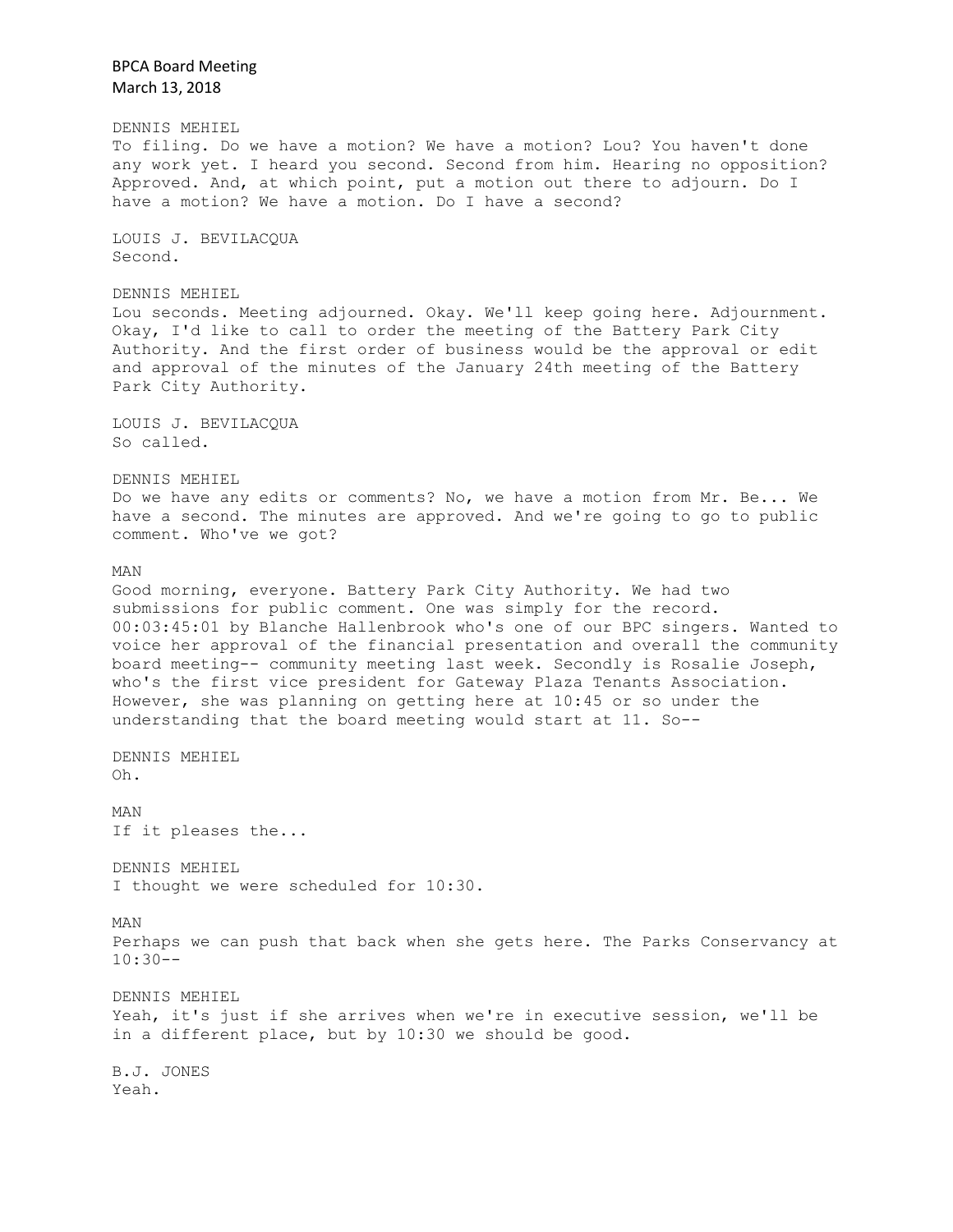BPCA Board Meeting March 13, 2018 DENNIS MEHIEL We'll see how it goes. B.J. JONES Yeah, yeah. DENNIS MEHIEL But we'll make a-- we'll make a break to accommodate her as long as we're in session. MAN Okay. DENNIS MEHIEL Yes. MAN Thank you. B.J. JONES Okay, great, and that's just the MWBE report. ANTHONY PETERSON Uh, Mr. Chairman, members, for the month of January, Battery Park City Authority's utilization of MWBs was just under 32%, 31.75. Just over 7% for MBE just under 25 for government BE. Prime utilization, which is the amount they directed to WMBE was just over 13%. And as far as the subs, it was 18.7%. DENNIS MEHIEL In January, in... two-thirds... the green is "other," right? Okay. I'm trying to follow along. And you're saying on a year-to-date basis... we're, what'd you say, 32%? ANTHONY PETERSON Well, this is for January, it's... DENNIS MEHIEL Only for the month of January. ANTHONY PETERSON Yes, for year-to-date, we are at about 35%. DENNIS MEHIEL Okay. All right. Comments or questions for Anthony? Thank you. We're on track. Let's go back to the agenda. B.J. JONES Move forward, yes, to the investment performance report, so Pam, our CFO, will kick that off.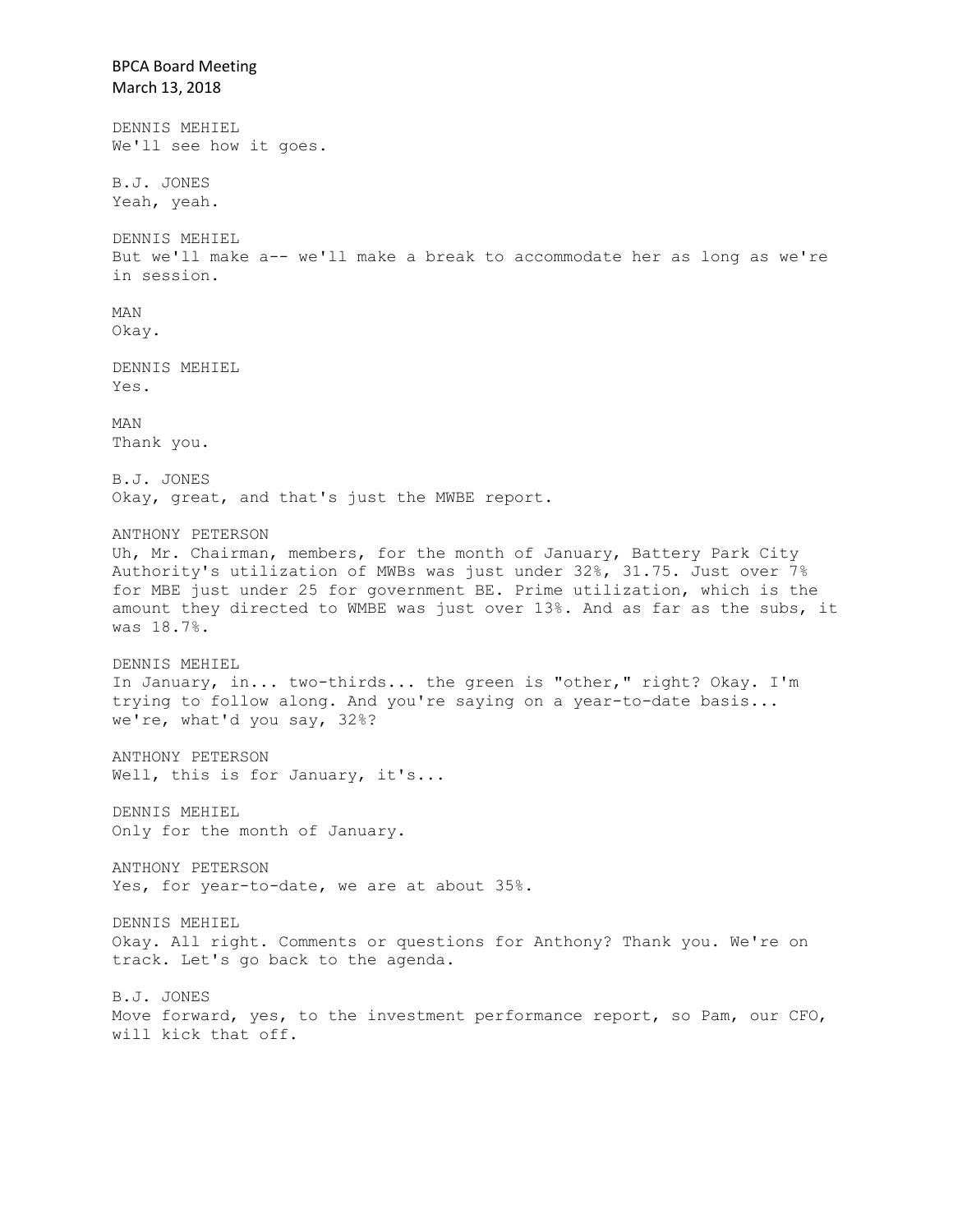### PAMELA FREDERICK

Right, good morning, so one of the things we wanted-- we're going to do, particularly, is one, review the quarterly performance, and then I just wanted to make an update on our fossil fuel investments. You might recall from the January meeting that the city and state controller are now reviewing, they're making a determination as to whether they'll continue to make investments and potentially divestment from fossil fuels. We still hold that \$15 million Exxon commercial paper investment. That will actually mature at the end of the month. After which, we will not have any further fossil fuel investments. We have not made any incremental investments since January, and we will not actually make any until the Battery Park City Authority Investment Committee makes a determination. So, we wanted to just update the members as to our current status. And so what we'll do now is our investment advisor at PFM will now provide us a summary of our quarterly investment report. And we have-- also have with us Ramirez Asset Management, who is our co-investment manager there, present as well. But I think Steve and Bob are going to do a private summary for the quarter report.

### STEPHEN FABER

Thank you, Pam, and good morning, everyone. My name is Steve Faber. I'm with PFM Asset Management. Bob Cheddar is one of my partners in this unique portfolio I manage for your accounts. Samantha Plunkett is on our team. Sam Ramirez and Jim Haddon across the way are our COs-- WFMBB COs on this engagement. You have a very lengthy, very detailed report in your packet. We're not going to go through it by any stretch of the matter, imagination, in great detail. But just at a high level, assets for the authority under management increased about \$80 million over the-- from October 31st fiscal year into January 30, first quarter. About 550- excuse me, \$520 million at the end of the quarter. It remains, as it always has and will be remaining, invested very conservatively. Approximately 80% of the portfolio is in either U.S. treasuries or federal agency securities. The balance in high-quality, high-grade municipal securities, commercial paper-- or commercial paper. Again, all consistent with and in conformity with the authority's investment guidelines and state statutes. Uh, the authority's portfolios are largely under numerous, there are 48 accounts between Ramirez and PFM who manage. Most of which are shorter-term project escrow funds. But there are a number of other funds that are managed to co-return strategies, be they pledge revenue account, the bond reserve account, and others. All of which are detailed in the report that you have. What I'd like to do now in the interest of time is ask Bob Cheddar to talk to some of the market highlights, what drove performance during the quarter. What we're looking at now, what we anticipate, you know, for the balance of 2018.

#### BOB CHEDDAR

Thank, thank you, Steve. I think there were three characteristics of the market over the past quarter, the past 12 months that have had an influence on portfolio performance.

DENNIS MEHIEL Would you like to just kinda come up here and stand so everybody...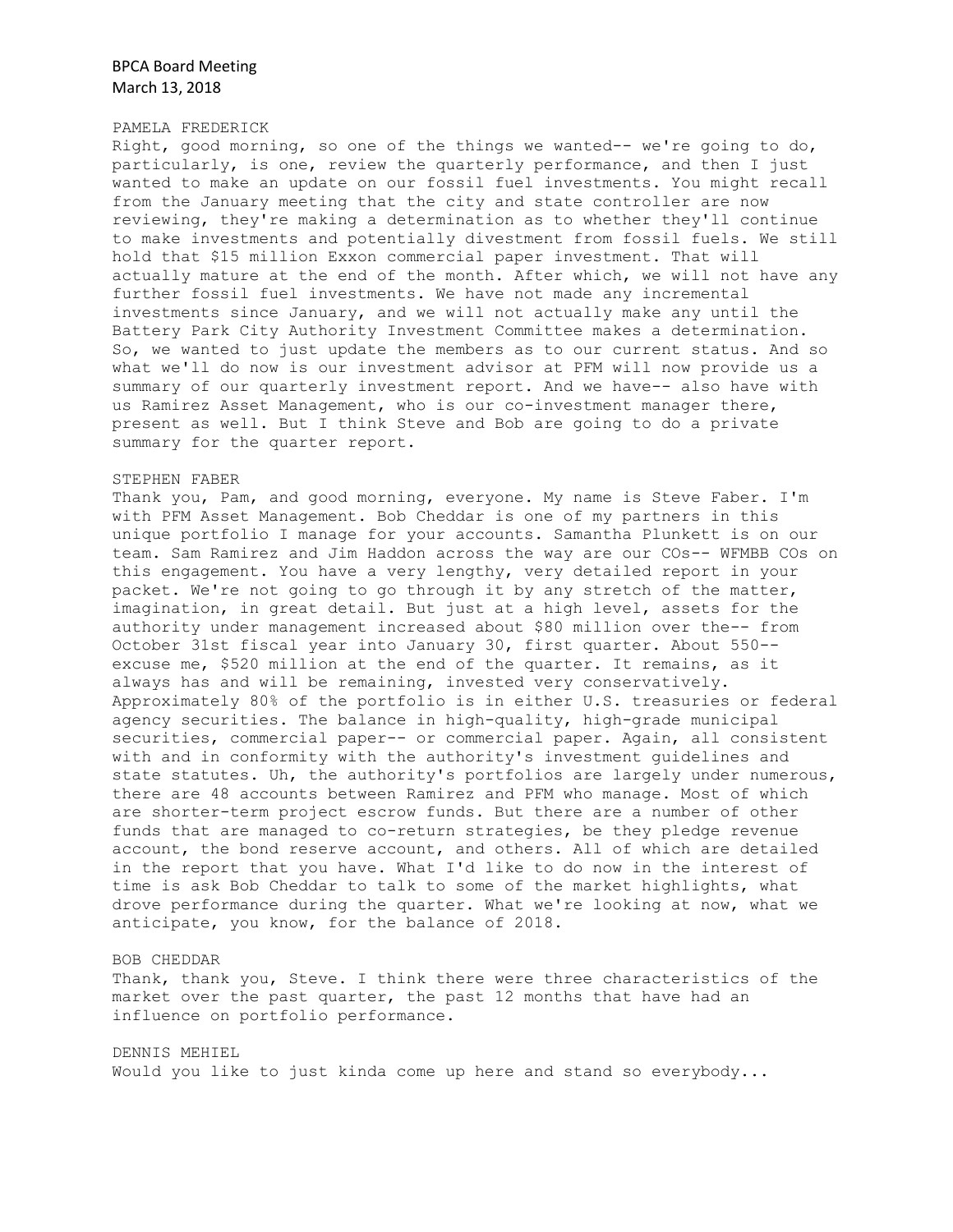B.J. JONES And let us know what page you're on.

BOB CHEDDAR Sure.

DENNIS MEHIEL ...is twisting around like a pretzel.

BOB CHEDDAR

I'll, speak primarily from page four. I-I-I I won't move much beyond that. There were three characteristics of the market over the past quarter that has influenced our strategy and the performance of the portfolios. The first is that the Federal Reserve has been active, increasing short-term rates. So that's important because about 80% of the authority's assets are invested short-term inside one year. So when the Federal Reserve moves rates higher, it has an impact on those securities. Short-term rates are at their highest level since 2008. So that's good news for the authority because we're now able to earn more interest earnings on those funds. And over the past 18 months or so, as the Federal Reserve has increased rates, so has the interest earnings for the authority. If your... had short-term rates at 04, almost six, six or seven years. The second characteristic of the market is that the yield curve has flattened. So short-term rates have moved higher, longer-term rates have also moved higher, but not to the same degree as short-term rates. So the shape of the curve is a little bit different than it was a year ago. You're relative to longer-term rates. You're earning much more for short-term rates because of the relationship between short-term rates and long-term rates. And thirdly, there's been, I think, positive sentiment around credit sectors in the fixed income market. So the yield difference between treasuries, for example, and commercial paper is relatively narrow compared to other, other times. The yield difference between federal agencies and treasuries is also very narrow. And it's very similar in the municipal sector. So that influences how we select individual securities for portfolios. And as Steve pointed out, a significant amount of the portfolio is invested in treasury securities. That's because of that relationship. You don't earn a lot of extra yield moving into other sectors compared to the treasury sector. On page four, we do show the performance of the individual portfolios over the past quarter, past 12 months, and since inception of those portfolios. We manage five or six portfolios on a total return basis, meaning that we, uh, we measure the impact of market movement and interest earnings on those portfolios. And an individual benchmark is assigned to those portfolios. The reserve fund is managed compared to the one-to-five-year treasury index. That portfolio has outperformed its index over the past quarter over the past 12 months and since inception. There's also several portfolios managed against a one-to-ten-year treasury index. Those portfolios also have outperformed over the past quarter, past 12 months, and since inception. The flattening of the yield curve concept at increasing rates is important in these portfolios. We have maintained a defensive duration position in these portfolios, meaning we haven't added as much interest rate risk in these portfolios relative to the benchmark. That's one of the reasons why performance has been better in these portfolios. If you note, over the past 12 months, the return of the market or the index has actually been negative in the case of the one-to-five-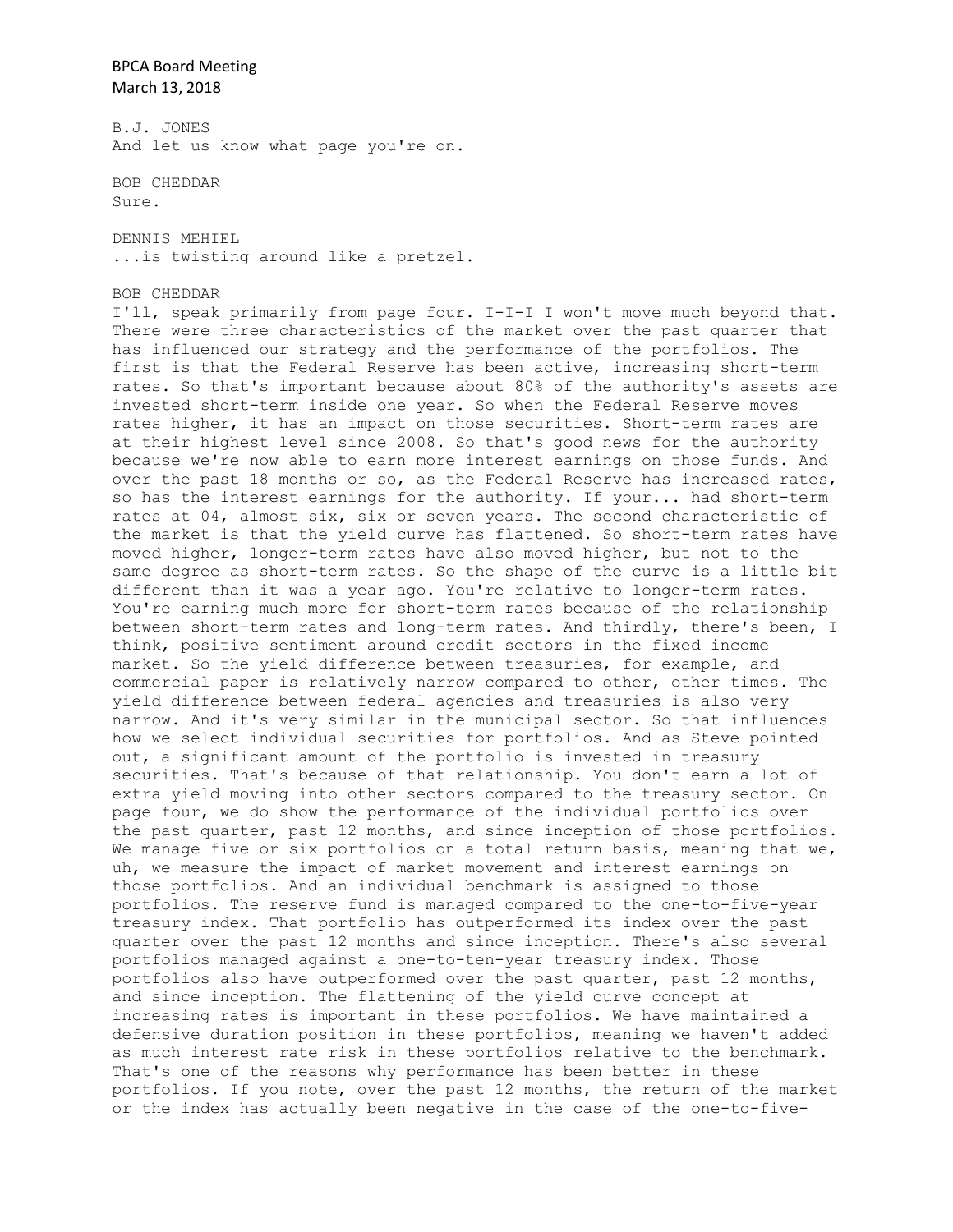year index negative-nine basis points. But the portfolio has performed- has had a positive performance. And part of that is due to the duration positioning of the portfolios. The two portfolios at the bottom of the page are managed using a short-term strategy because these portfolios have significant liquidity needs. So we really only have a 12-month horizon at the most in these portfolios. So we use a three-month Treasury bill index. Similar story, we have outperformed the benchmark over the past quarter, past 12 months, and since the inception of the funds. But, but again, liquidity is really important in these portfolios, so when we think about positioning these portfolios and buying individual securities for the portfolios, it's really dependent on the authority's cash needs and the individual purpose of those securities. Moving forward, we do think the Federal Reserve will continue to increase rates in 2018. They'll likely move rates higher by 25 basis points next week. And then potentially, another two or three rate hikes later this year depending on the outlook for growth and inflation. Because of that, we'll continue to maintain a defensive duration positioning to help protect the market value of the portfolios in the event that interest rates do move higher. In the case of the shorter-term portfolios, our horizon is a little bit different than our longer-term benchmark portfolios. So, so we'll do careful break-even analysis compared to what we think the Federal Reserve will do relative to market rates and of course the liquidity needs of the authority. So such a brief recap of our investment strategy. Currently and moving forward, certainly if there's any questions, I'd be happy to address those.

#### DENNIS MEHIEL

Okay. When did you send-- I mean, I see we got 500 and some odd million sitting around in various pockets. We have not yet transferred the results of our recent fiscal year operations to the city.

#### PAMELA FREDERICK

No, those are provisions and I think last year they went around July with those. We haven't received the request from them. So, once requested, that's when the money would flow and be paid to them.

DENNIS MEHIEL Our fiscal year ends in October.

PAMELA FREDERICK October.

DENNIS MEHIEL And they don't ask for the money till July.

### PAMELA FREDERICK

Kinda, historically. And we've had in the past where it went past the fiscal year and we actually had to carry it over, so it makes some of our year-over-year numbers difficult to compare. But it really is a delay. Sometimes I think there might be internal discussions about where to direct it. And they don't want to receive it until those decisions are made, so...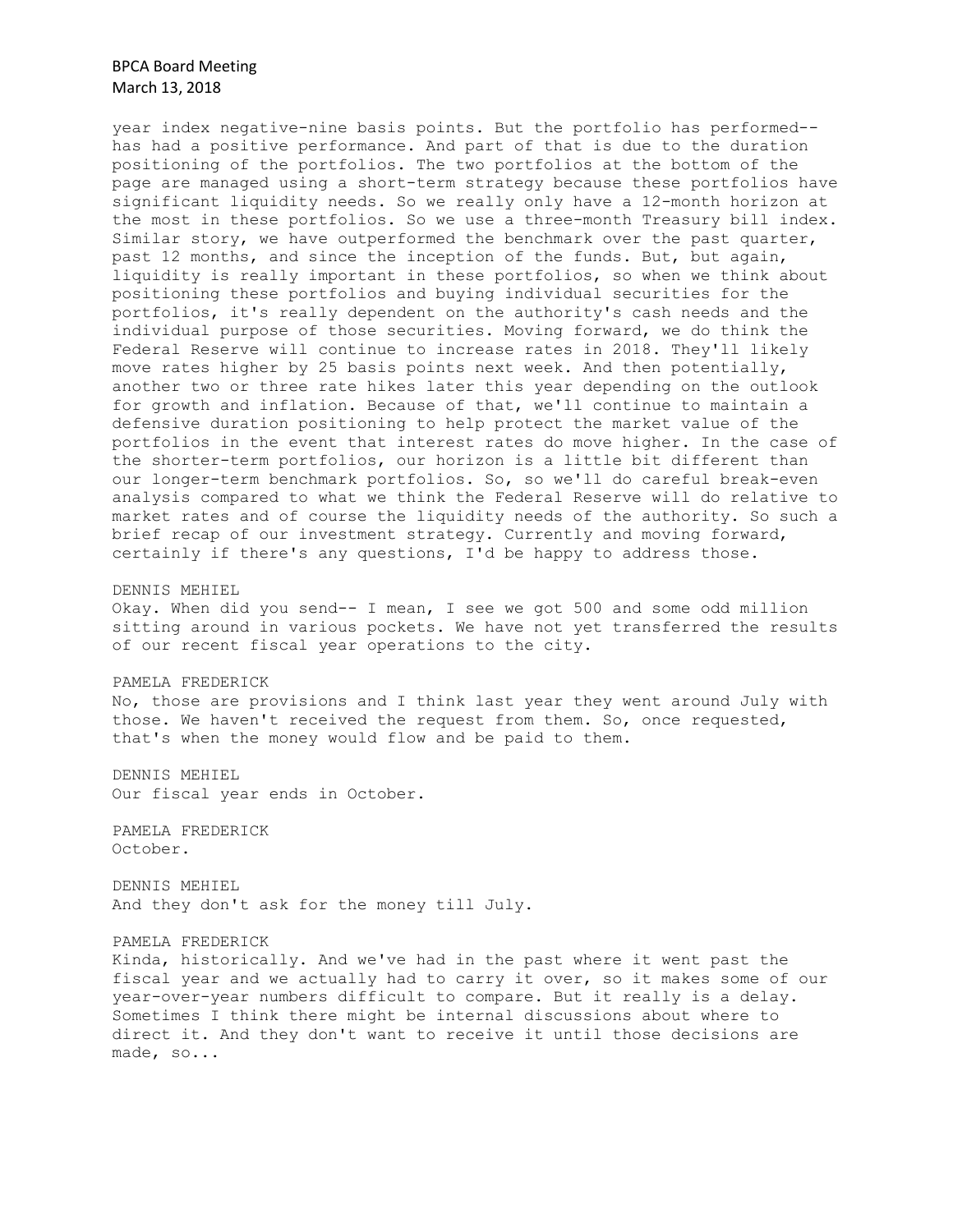BPCA Board Meeting March 13, 2018 DENNIS MEHIEL Okay, so they know where it's going. PAMELA FREDERICK Yeah. DENNIS MEHIEL All right. Any other questions or comments on the report we just heard? Thank you very much. ALL Thank you. DENNIS MEHIEL All right, back to the agenda. B.J. JONES Chairman, I suggest that we go into executive session. DENNIS MEHIEL Want to go now to executive session? Okay. We're gonna have a fair amount of activity after executive session, so if anybody... What-- on the public comment, did... ANTHONY PETERSON The person is here. DENNIS MEHIEL We have one person here that wanted to make a public comment and the other has still not yet arrived? B.J. JONES We should, we should go to executive session first. DENNIS MEHIEL And do the public comment after. B.J. JONES And then we'll do the public comment after. DENNIS MEHIEL Okay, and it's not a long executive session. B.J. JONES Shouldn't be too bad. DENNIS MEHIEL We'll be back in a reasonable period of time, and we do have some more stuff to do. All right, a motion to return to the public session of the meeting. CATHERINE MCVAY HUGHES Motion.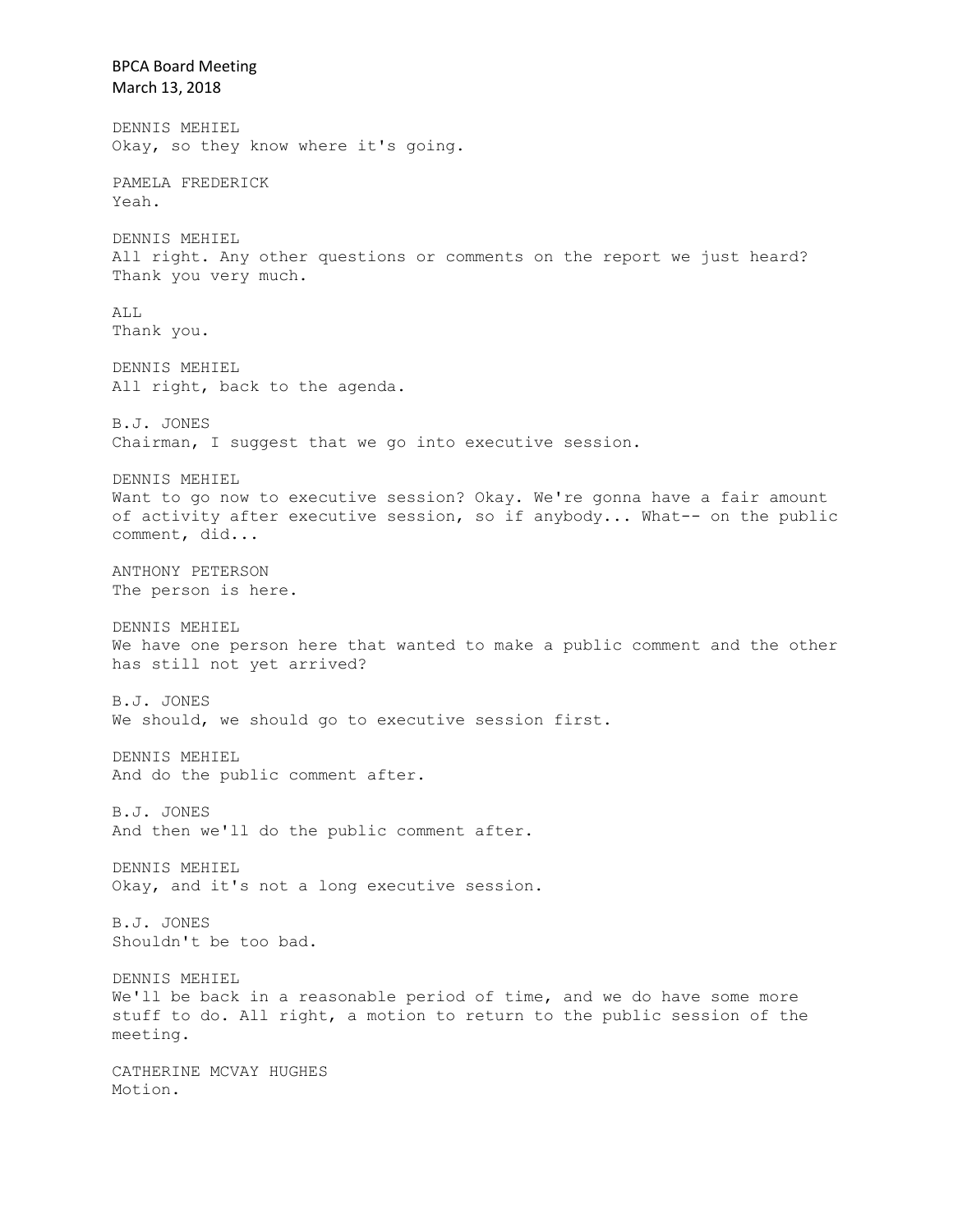BPCA Board Meeting March 13, 2018 HECTOR BATISTA Second. DENNIS MEHIEL We have it. We have it second. Approved. MAN And we'll go to the public comment. DENNIS MEHIEL Uh, public comment. I hope these public comment people were patient and love to hear from you. MAN All right, well, good morning, everyone. It's authority we have one public commenter, Miss Rosalie Joseph. She's the first vice president of the Gateway Plaza Tenants Association and longtime Gateway resident. ROSALIE JOSEPH Hello, everybody. DENNIS MEHIEL Good morning. ROSALIE JOSEPH Good morning. I'm here on behalf of the board of the Gateway Plaza Tenants Association and I'd like to bring something to your attention facing the residents about our electric bill. We have been inundated with e-mails from tenants about the exorbitant increase in electric bills between December and January. Now, Gateway tenants pay their own electric heat which is supplied through Gateway, purchased from Con Ed, and billed to residents through a third-party AMPS-ELEMCO. Many residents have received bills this month that have been double or triple or more than prior month. Tenants have reported an increase anywhere from 55% to 354%. The last one that I just mentioned went from \$161 to \$731. We have reached out to Gateway management and they advised us that they have no control over the electric rates and that all inquiries and complaints should be directed to AMPS-ELEMCO. A few of us have contacted them. They have cited the cold January temperatures and an increase in Con Ed's bulk rate to explain these increases. While we understand that Gateway does not control electric rates, we believe there are factors in their control that may affect usage. Now, Gateway has provided guidance to tenants regarding the operation of these relatively new PTAC units, which is our heating and conditioning, to achieve efficiency. And virtually everybody we spoke to follows these guidelines. Despite the bills-- Despite this, bills have gone up significantly. Perhaps the PTAC units themselves are not functioning efficiently or perhaps there's a problem with the meters. And I would also like to point out that in 2014, there was a similar issue when utility bills were comparable to the bills we are now experiencing. So the elected officials worked with the Tenants Association and management installed new PTAC units, new meters, and new windows to remedy these excessive bills. Now, after all those capital improvements that have been made, our bills are still exorbitant. And finally, there is no transparency about what fees may be included in our bills. We've reached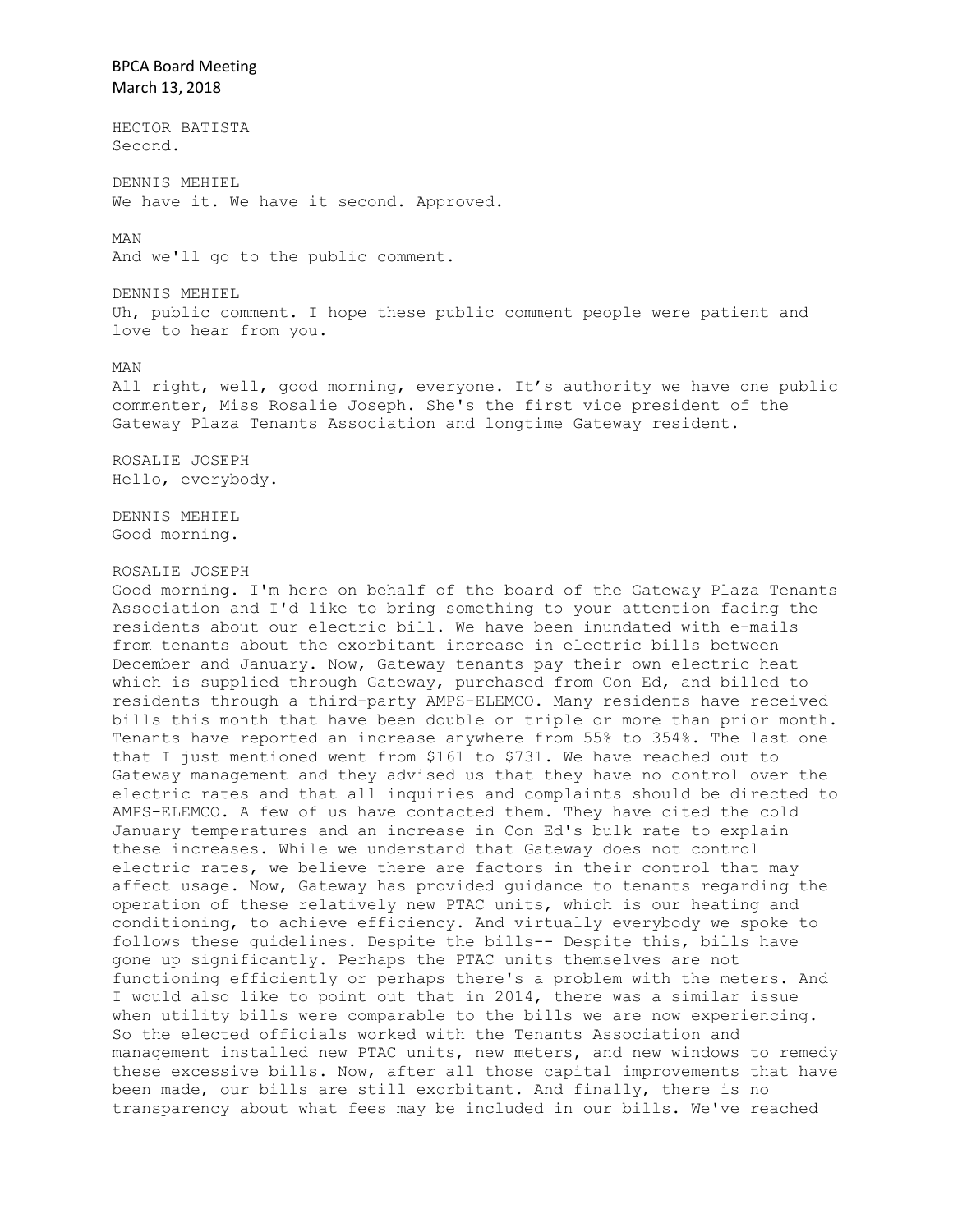BPCA Board Meeting March 13, 2018 out to the elected officials and we hope to meet with the Public Service Commission to discuss the issue, but we would also ask for your support and involvement to resolve the situation. Thank you for your time. I think that was just it. ALL Thank you. DENNIS MEHIEL That's strange. GEORGE TSUNIS They don't have a floor-- a floor pipe system, they have a PTAC system. That's common in hotels. DENNIS MEHIEL I don't know, but what strikes me is December to January. Those new units that LeFrak put into Gateway, that installation went on for some extended period of time and has been completed for some period of time. All of a sudden on this exact day, something has to be behind that in terms of how these, these numbers... GEORGE TSUNIS Those are the two most expensive months in terms of heating, and it depends where they're getting their power. So I don't know if they're locked in, if they're, you know, you can purchase off the grid. But December, January, February, given the coldness, is by far the most expensive month. But do you have remote thermostats? How do you, how do you adjust... ROSALIE JOSEPH We have meters in each apartment. Is that what you mean? Yes, we have--Every unit has its own thermostat, yes. GEORGE TSUNIS Does it have a sensor today, the newest ones? And in my business life, we're installing them in my hotels, they have a sensor that senses if you leave the apartment, if no one's in there, even if someone's sleeping, if someone leaves the apartment, they automatically shut off. And when you come back in, they automatically turn off. Single greatest investment. The return on that is very, very efficient. They are-- they're so intelligent, if someone's sleeping on the couch or in the bedroom, they know that and the heat or the air conditioning stays on. If you leave your apartment, it automatically shuts off. ROSALIE JOSEPH Yeah, we don't have that. Uh, these units, they have suggested we keep it at like, I think, 67, 68 instead of turning it on and off. I mean, like for example, I work during the day usually and I'm gone for most of it. And still my bill went up... For me, it's less than some others, but 70%. DENNIS MEHIEL Something has to have changed.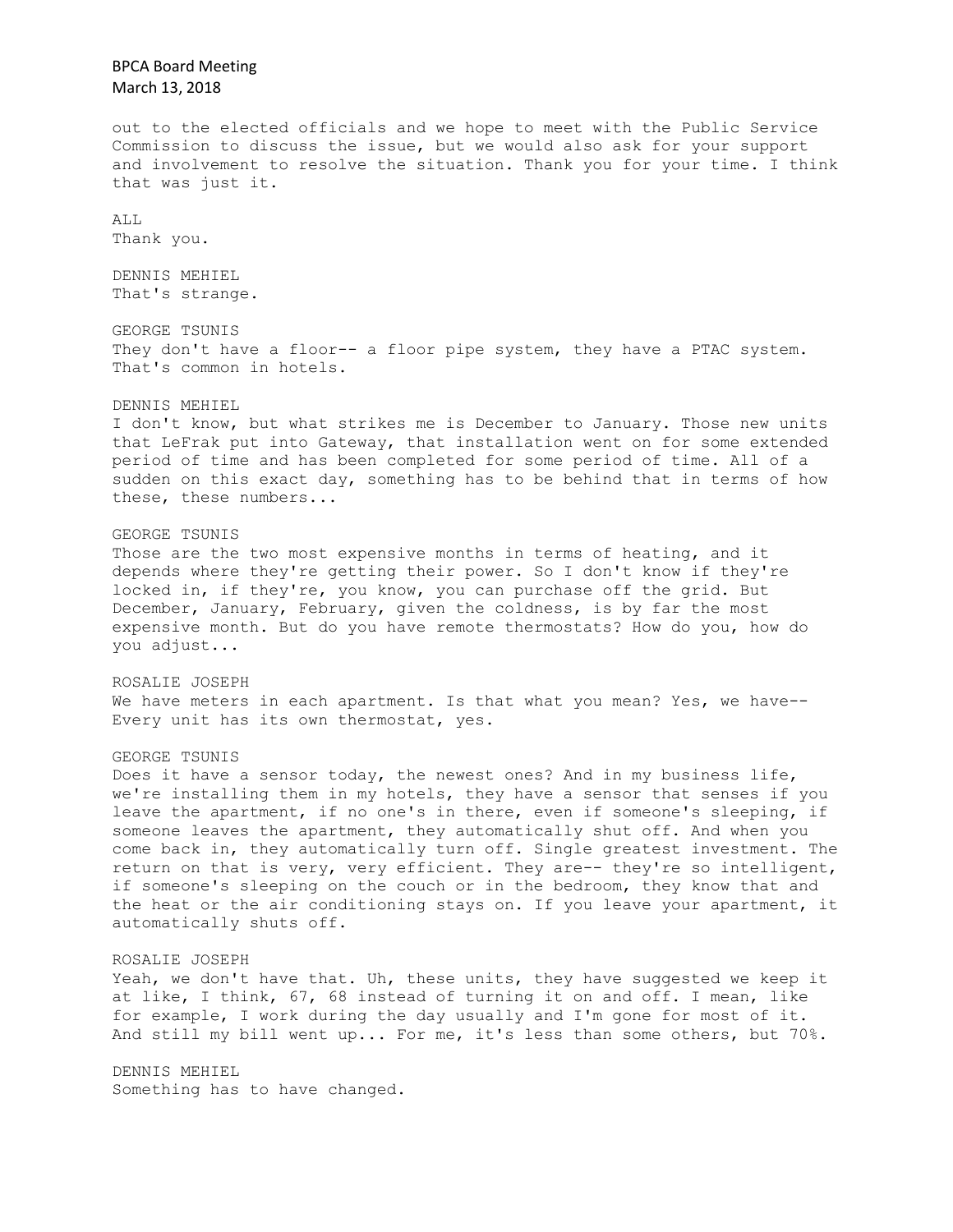BPCA Board Meeting March 13, 2018 ROSALIE JOSEPH Yes, yes, something... DENNIS MEHIEL Something has changed. ROSALIE JOSEPH Something it seems incorrect with the usage. I mean, we understand that Con Ed has their rates. We're not in control of that, neither is Gateway. But something about the usage seems-- I mean, it's a cold month, but last year, when most of us did not have the new windows, the bills were far less than what they've gone up to. I mean, some of the-- We did a survey, just so you know, a random survey, collected data and we're still collecting more. And, it seems that-- I mean, when I say double or triple, some even beyond that. GEORGE TSUNIS So let me show you. So new windows were installed. ROSALIE JOSEPH Yes. GEORGE TSUNIS And they tend to be much more energy-efficient. ROSALIE JOSEPH Yes. GEORGE TSUNIS New PTACs were installed? ROSALIE JOSEPH A couple years ago. I would say two years before the windows. GEORGE TSUNIS But the PTAC was something that would go underneath the window. ROSALIE JOSEPH Yes. DENNIS MEHIEL It's just through the wall unit. ROSALIE JOSEPH Yes. GEORGE TSUNIS Okay. ROSALIE JOSEPH Yeah. And, and, and, um...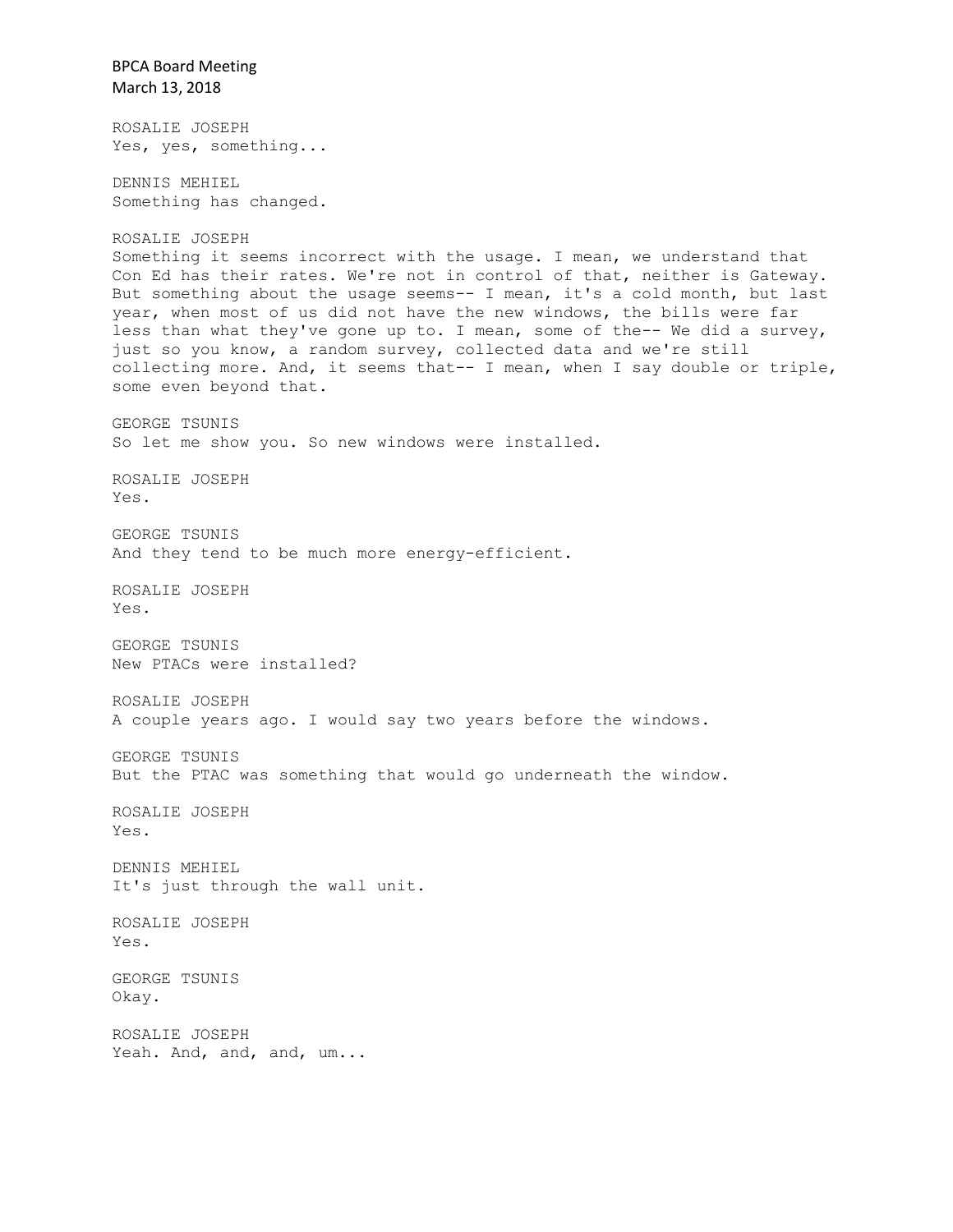BPCA Board Meeting March 13, 2018 DENNIS MEHIEL But just... I know that we bilk our own rules and we've engaged in a dialogue far into the presentation, which we're not supposed to do. ROSALIE JOSEPH Okay. DENNIS MEHIEL But we understand-- I mean, the facts you've given us are just startling. ROSALIE JOSEPH Yeah. And it's a hardship for many people... DENNIS MEHIEL Of course it is. ROSALIE JOSEPH They don't put that in their budget. And all of a sudden, they have a \$700 bill. Anyway... DENNIS MEHIEL So we will, we will proactively engage in a dialogue with Gateway ownership to see what we can find out and be happy to share that back. I'm not exactly sure what power or prerogatives we have to influence such a situation. But with the awareness, let us go to work on it a little bit and see what we can find out. ROSALIE JOSEPH Thank you so much. I appreciate it. Thank you. B.J. JONES Next for the members, we have a brief presentation on our resiliency plans. For the folks at home, we have this screen up that highlights the four areas that Gwen is going to briefly run through. As you know, the authority has been working on a strategy to boost a resiliency for this neighborhood and we're going to have some procurements coming down the pike in short order. So we wanted to give you a snapshot of what is in the works and then complementing Gwen's construction update. Pam is going to speak briefly about our financing structure as well. And we can follow along in the presentation that's in front of you. So, Gwen. GWEN Good morning, everyone. I just wanted to give you a little bit of information on resiliency. We have... We think it's been a number of months since we last had an update for you on the resiliency plans. Essentially, we're looking at plans that would protect-- provide protection for Battery Park City against future storm damage and sea level rise. And we have engaged in a series of studies that were focused on assessing the vulnerabilities the risks within Battery Park City. We have also, since Sandy, been involved in a number of different efforts with the city and with the state to address the vulnerabilities in Lower Manhattan as a whole. We are looking at strategies that we have come up with over the past two or three years to go forward with a series of plans of a system of storm barriers within Battery Park City. Now that's primarily to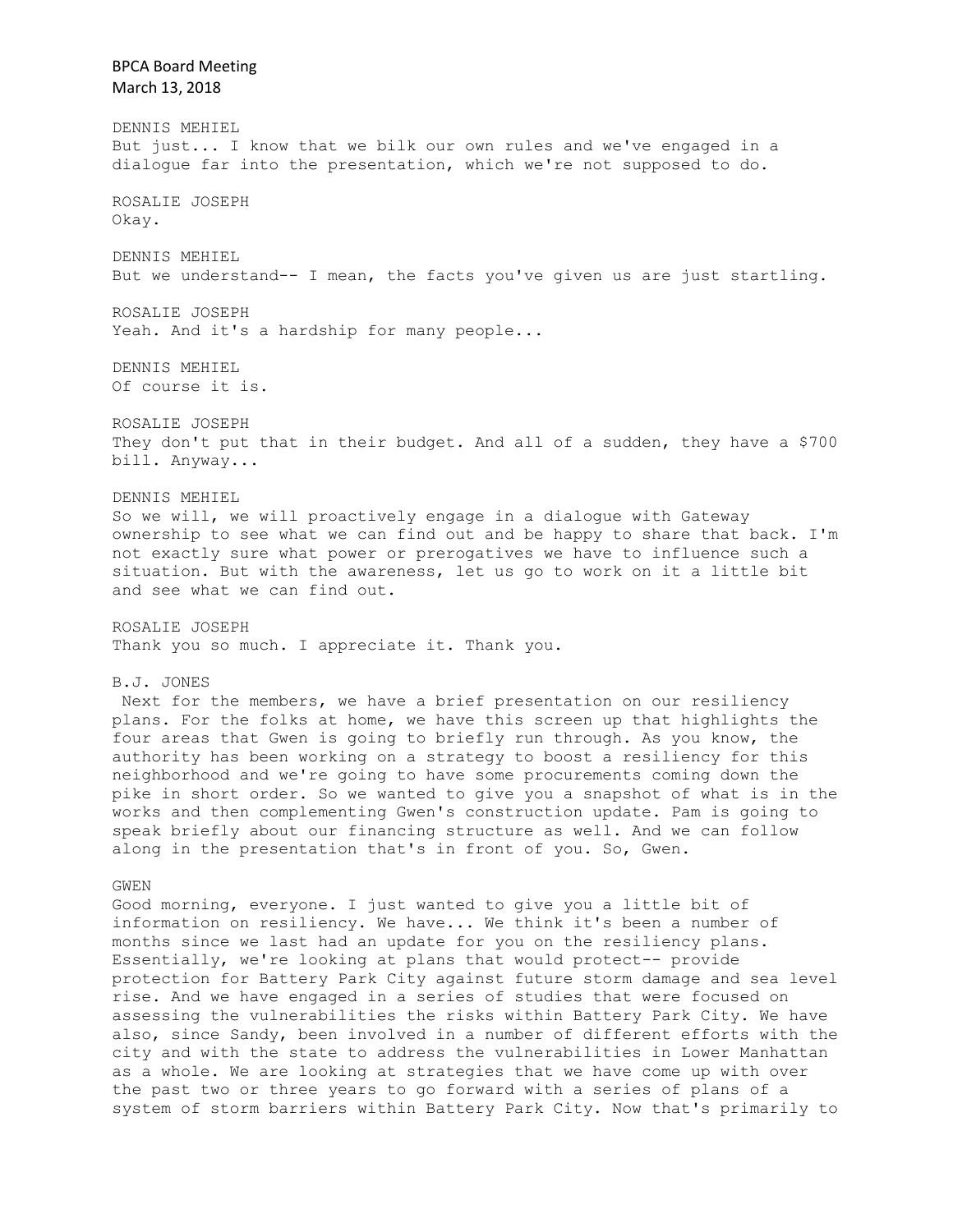protect Battery Park City. However, we also have been coordinating very closely with the cities because ultimately we want to be able to connect with and, and hook our system into their larger Lower Manhattan coastal resiliency plan which is going forward under the Mayor's Office of Recovery and Resiliency. Specifically, I want to just focus on four of the segments that we've identified, which we want to now move forward with, in detailed engineering and design. If you start in the upper left-hand corner, you'll see the northern extremity of Battery Park City. The yellow arrow at the top is essentially the corner, the northern-most corner Battery Park City which is right behind Stuyvesant High School. We have identified through our studies that the two most vulnerable spots for Battery Park City are the extreme north section of Battery Park City at that point and the extreme southern-most of Battery Park City down at Pier 8 Plaza. That's where the bulk of our damage from superstorm Sandy, the genesis of the bulk of our damage was at those two spots. Inundation that went up and then came down West Street. And that, we had suffered significant damage as a result of that. We are looking at a strategy at the northern end that would create a-- through a combination of permanent and deployable barriers, a barrier that would protect the north esplanade and behind Stuyvesant High School. It would cross West Street and then extend eastward along Chambers to Greenwich. We have to cross West Street because we have to-- we have to take the line to a point of-- to a high point. Otherwise the water will just simply go around our barrier system. You'll see also in that same visual the ball fields. If you look a little farther south from the yellow arrow, you'll see the ball fields. Now that was where we suffered a great deal of damage to our ball fields and to the community center that's operated by Asphalt Green. Because we had a lot of flood waters that came across there. The approach at that location is pretty simple. It's the construction of a floodwall that would extend on three sides-- the north, east, and southern sides of the ball field and provide protection for both the ball fields and the community center from the type of damage that we suffered with Sandy. If you proceed to the right, the number three southern end phase is a line that extends from the Museum of Jewish Heritage up to the top left of the red line down through Wagner Park across Pier 8 Plaza and across Battery Place over to State Street. Again, taking it from high point to high point so that we offer a line of protection that the waters won't simply go around. We would employ a series of combination permanent and deployable approaches to provide that, that system of storm barriers in that location. At the bottom, you see our western perimeter. Now this is, right now, although it's highly vulnerable, and if you'll-- in the materials that you have, you see that we have in-- that the bulk of Battery Park City is in the hundred-year floodplain and all of it is within the 500-year floodplain. But the western perimeter is where we suffered the least amount of damage during Sandy. But we also have a very high degree of vulnerability for an event that might be somewhat worse than Sandy or in combination with sea level rise. So that would be our fourth segment and in that particular instance, we're looking at relying heavily on the existing garden mall system and park wall system to create a barrier system that would protect the western perimeter up along Rockefeller Park extending down through the Brookfield Place and then south, all the way down to the Museum of Jewish Heritage. I'm happy to answer any specific questions. I just wanted to give you a brief overview because, as B.J. noted, we're going to be proceeding with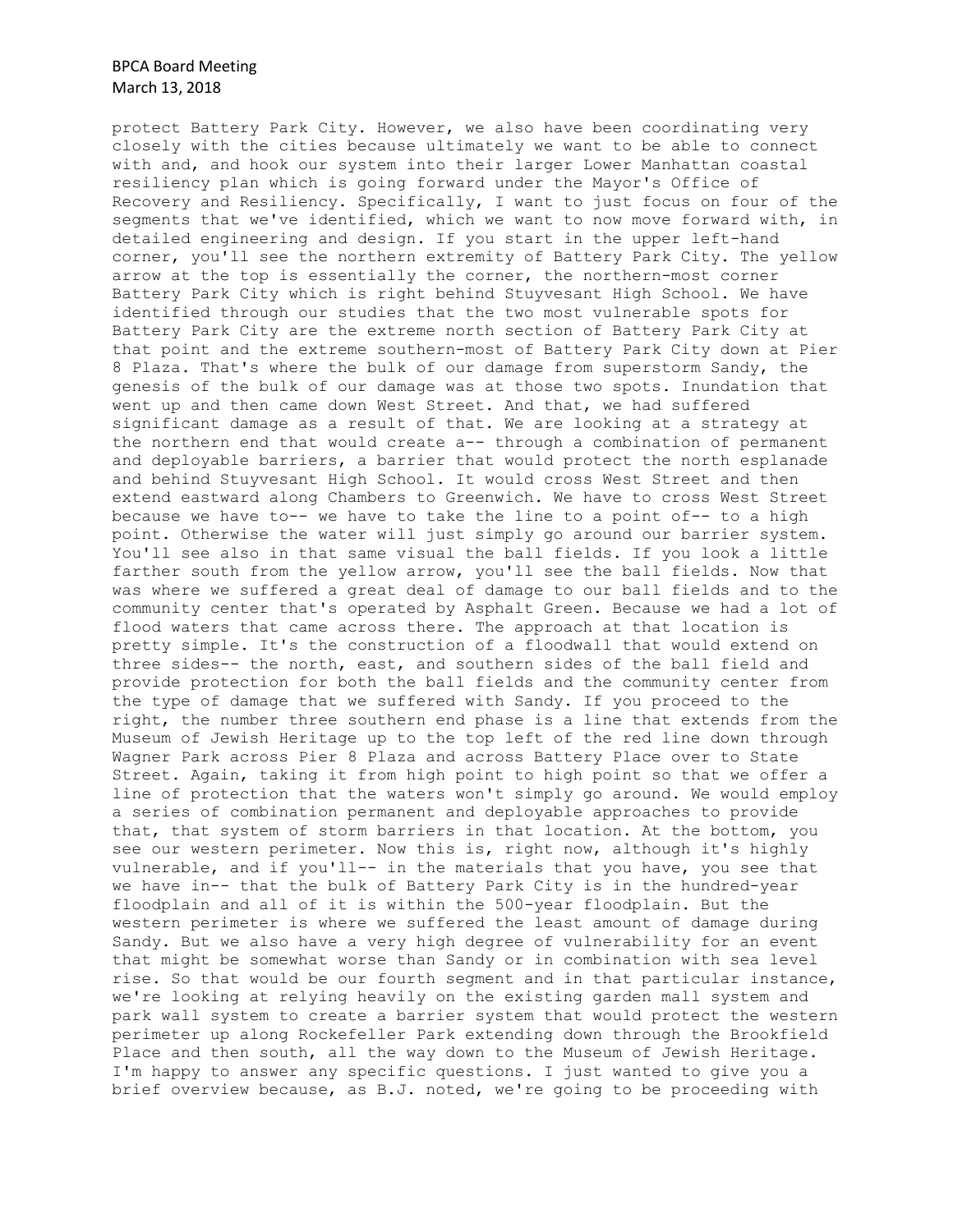some contracts to get to the next phase of our planning process, the design and engineering.

DENNIS MEHIEL Any questions?

CATHERINE MCVAY HUGHES I have a-- Is this gonna be for the 100-year storm or the 500-year storm?

GWEN

It will be for the 500-year storm.

CATHERINE MCVAY HUGHES For the 500-year storm.

B.J. JONES

And Pam can update you on our financing structure briefly and now we're planning to use some of our existing capacity for some of our immediate needs while we pursue a longer-term capital funding mechanism.

#### PAMELA FREDERICK

Thanks. So the authority currently holds just under one billion in longterm debt, 595 million of that is in the form of variable- rate notes, and then 388 million is fixed rate bonds. So one thing that was a major impact this year was the new tax law. So the first thing it did was increase our floating rate debt. And I'll give you a little bit more about that. But more importantly, from a financial planning perspective, it reduced some of our flexibility of timing when we would do financing. So the tax-- In order to refund existing debt on a tax-exempt basis, they have to be done when you have your calls available to you, what's called currently callable. If it's done in advance of that, then you'd have to finance on a taxable basis. So, given the fact that-- of our structure where we do have upcoming call dates as well as the timing of when we need to raise debt, our intent is to finance based on our current refundings where we would be able to do this on a tax-exempt basis. So the first things that we have available to us is to refund the existing three variable-rate notes. Two of those would be done. The intent is to do that sometime this year. That's the D&E notes, Wells and TD. And then the third one "C," the "C" note is J.P. Morgan and that is-- would be up for—

DENNIS MEHIEL What are the amounts?

### PAMELA FREDERICK

Each of those are just under 200 million each. So, so what that would mean is that we'll look first to refund, two of them in 2018 and then the third again in 2019. The other thing of note and that is a driver when the timed refunding your variable-rate notes means in particular is that they have imbedded triggers, rate triggers. So next year in 2019, we would move from a floating rate basis and it would step up to 7.5% fixed rate and then shortly after that to a 12% rate in 2020. So that is also something that encourages us to refinance that as soon as possible. We pay currently 1.75% on the floating and that's if they were left unhedged. On a hedged basis, those rates are 4.52% which is pretty close to our cost of the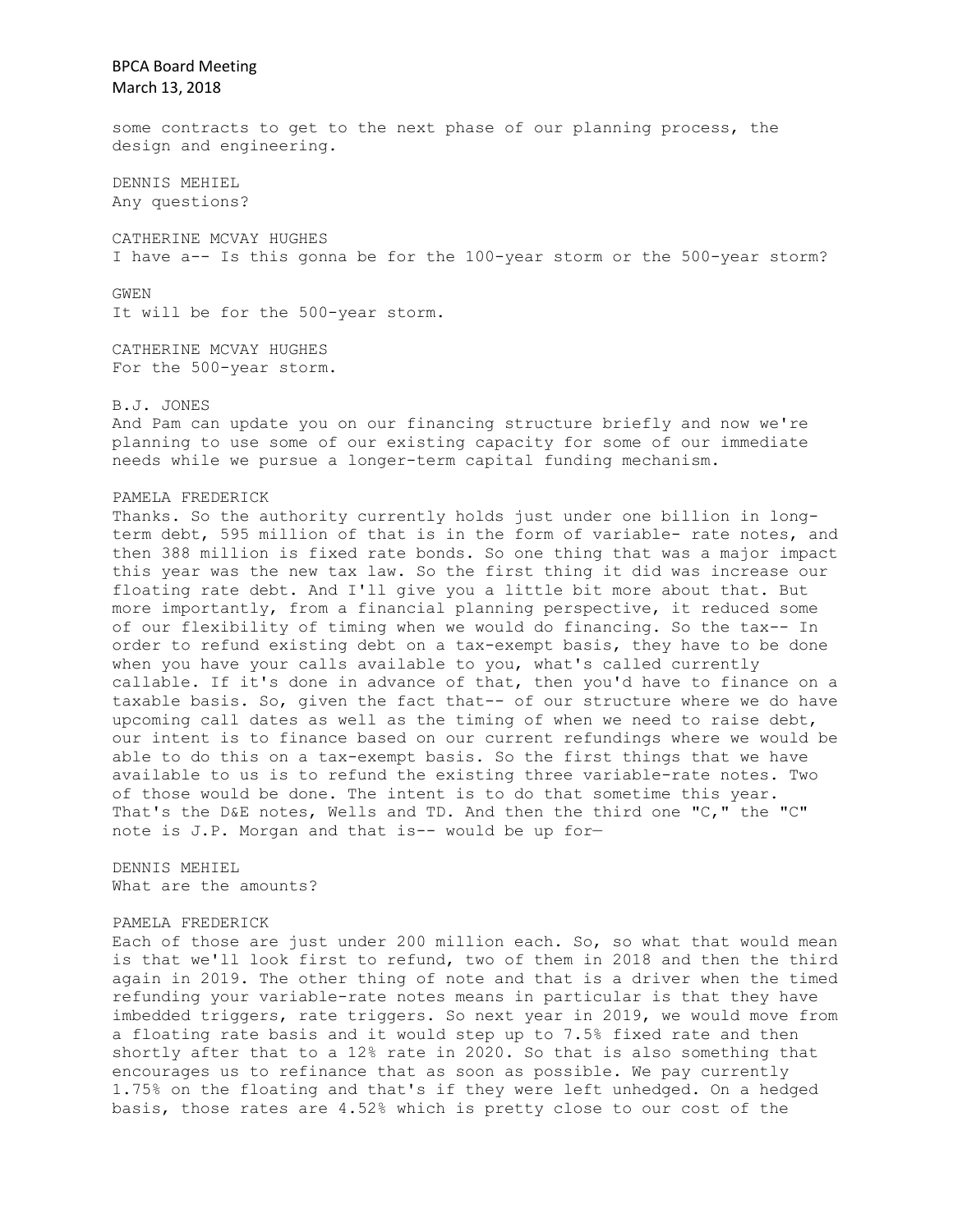fixed rate debt that we're paying right now, which is right around 4%. So we're about 52 or so basis points higher currently. Obviously that changes as the floating rate increases. Again, an impetus to refinance those. And then, with the new tax law as the corporate tax rate fell, it triggered a- - basically a step-up in the floating rates and it-- to the tune of about 40 basis points, 41 to be exact. And so that moved us from a synthetically fixed rate of 4.52% to an all-in cost of 4.93% on those floating rate bonds. So, again, two of them will look to get those refunded this year. We'll be able to refund the third one early next year. The other thing that we look to do in addition to refunding those would be to do an incremental funding. We have additional capacity remaining in our bond authorization of about up to 80 million. And so that-- The refunding plus the incremental will help to fund the initial resiliency cost, which is primarily planning, architectural plans, that sort of thing in the next couple years in 2018 and '19, and then any general capital costs that we would normally face. So that's what the 80 million would be used for, the incremental aiding. We will keep the existing swap in place, that is currently underwater about 57 million, so it's a negative mark to market of about 57. That's moved dramatically lower, which you've probably seen year-to-year. as rates rise and as some of that, um-- given that time--

DENNIS MEHIEL Duration.

#### PAMELA FREDERICK

Yeah, it's, it's shorter. Less so duration, it's actually moreso just run off of a swap plus the rise in rates. So that's what's moving those lower. So our intent is to keep some portion floating because we're gonna still be hedged based on those swaps. And that will be about keeping about 300 million floating. We will size the floating rate to match the coverage of exposure provided by the swap. Once the underwriter is selected, and we plan to go through that process April, May timeframe, once they're selected we'll work with them and our financial advisors PFM to optimize the structure. And we'll be reporting back to you the results of that in seeking recommendations and approvals. In preparation for 2019 and beyond, in that it will incorporate the lion's share of the resiliency cost. We, as well as our general capital projects. The authority has started to seek state approval to raise our authorization, so that is something that's in process now, and we'll continue to update you once we've received that approval. In terms of in the deck, we've listed out some of the major next steps. But they're largely getting state, city, and the public authority's control board approval for the plan. We'll also be presenting the plan to the rating agencies. And then the normal bonding process of preparing the real estate report, as well as the disclosure update in other bond documents. And then we'll basically conduct the funding through the public markets largely.

HECTOR BATISTA

B.J., what's, we have what the cost of this is gonna be? Do we have a sense of what...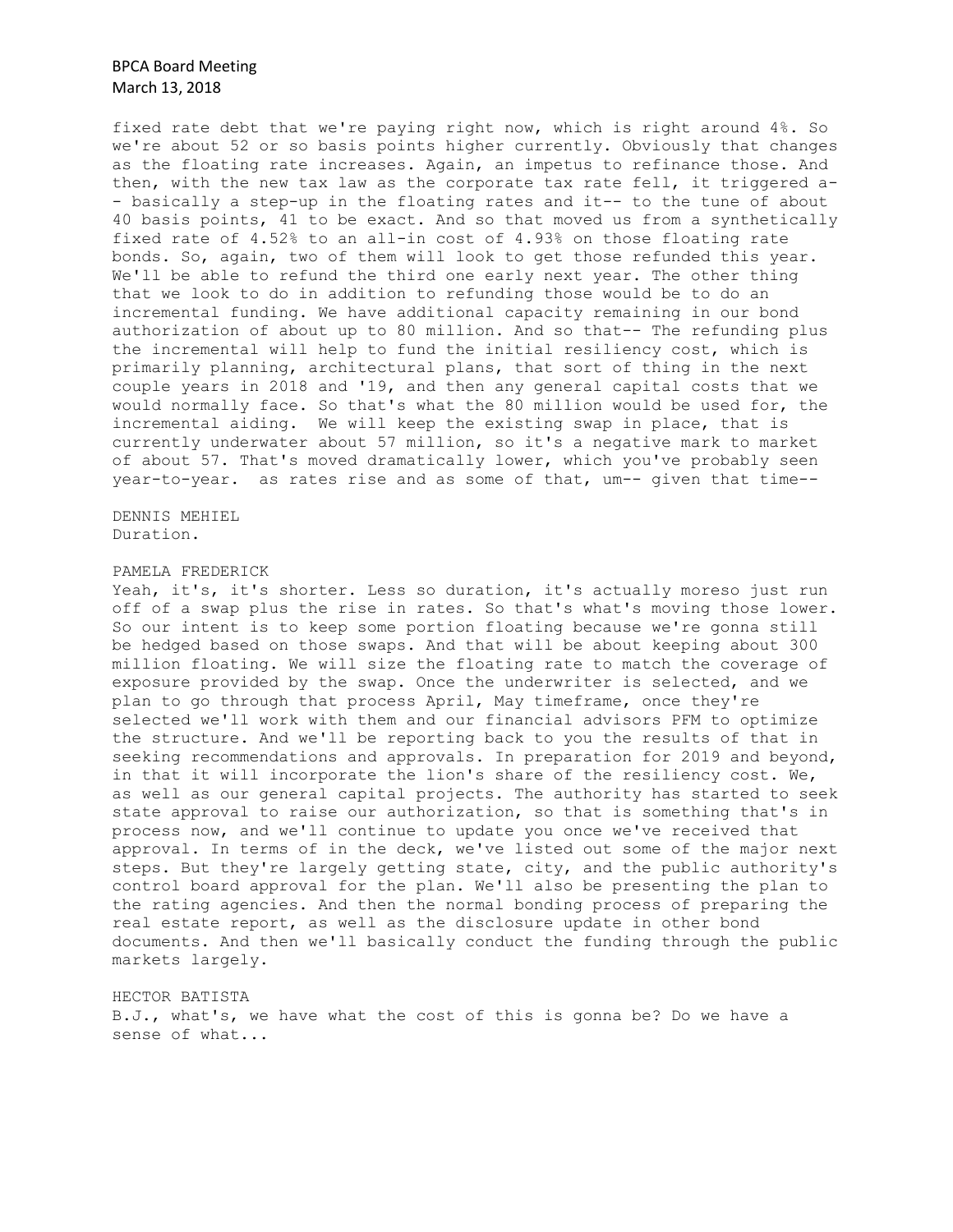March 13, 2018 B.J. JONES The design and engineering projects will give us a true sense of the cost, but we're looking at, you know, \$200-300 million long term for all of our resilience needs. And, and then depending on what else may supplement that as we connect with the city... DENNIS MEHIEL Gwen, what're you going to spend over the next 12 months or 15 months into the middle of 2019, just on resiliency? Ballpark. GWEN Let me see. Probably... by middle of 2019, probably 20-25 million. DENNIS MEHIEL 20-25 million. Pam, what's your stay-in- business capex here? To maintain the asset, nothing to do with resiliency. PAMELA FREDERICK Right, so that would be another-- DENNIS MEHIEL Annual. PAMELA FREDERICK Uh, about 50. DENNIS MEHIEL So our stay-in- business capex about 50 million a year. PAMELA FREDERICK Yeah, that's what we're-- Pretty much. DENNIS MEHIEL You've only got 80 in borrowing capacity left. PAMELA FREDERICK Mm-hmm. DENNIS MEHIEL You got somewhere between 20-25 million between now and the middle of '19 that you might need to spend. Uh, and the purpose of my comment is we might give consideration to accelerate the process with the legislature because, these budgets have a way getting approved at the last minute and then we're not in the budget. So we would have separate enabling legislation of our own. The chance of getting that done before they adjourn in June of 2019 is remote, and we certainly have to have a sensitivity coming up against an absolute barrier of capital expenditures. Uh, so we'll engage on that discussion over this next several days and short number of weeks with the executive chamber to see whether or not we might want to bring this forward and push up to the 300 million or so in capital. PAMELA FREDERICK

BPCA Board Meeting

That'd be great.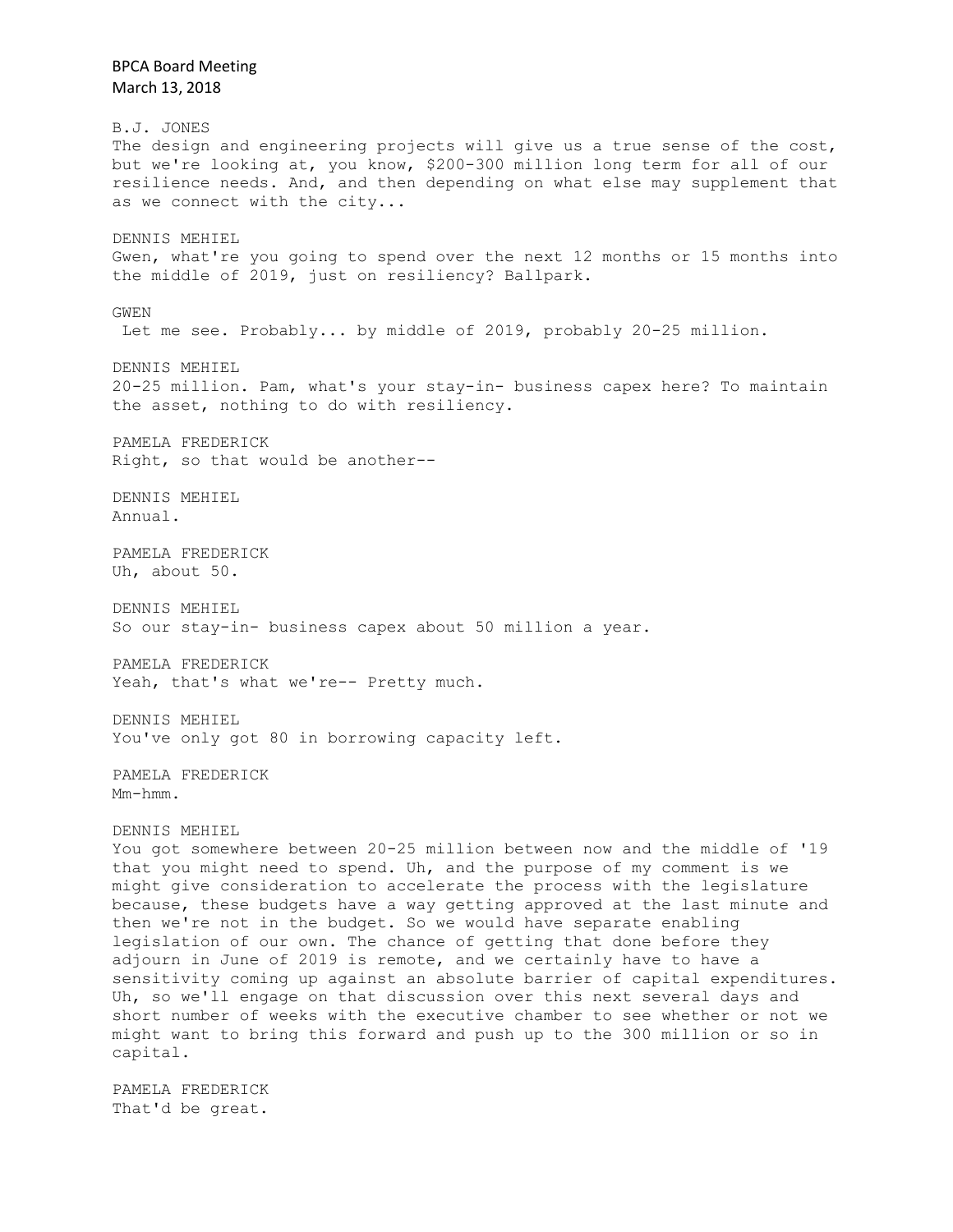BPCA Board Meeting March 13, 2018 DENNIS MEHIEL What else? B.J. JONES Uh, we're ready to move onto actions. DENNIS MEHIEL Let's go. Action. B.J. JONES Thank you, everybody. DENNIS MEHIEL General Counsel. Well, we got a General Counsel. B.J. JONES Yeah, and I'll double up the first two requests there. The first, first two authorize Abby Goldenberg as our General Counsel. And as a supplement to that, to also add her to our certificate of incumbency along with me and Pam, so that she's authorized to sign documents on the... in the interim for financial transactions on the authority's... DENNIS MEHIEL ...had that, did she not? 'Cause it's her team. B.J. JONES Correct. Correct. Yep. DENNIS MEHIEL Okay. Um... So moved. Do we have a motion? GEORGE TSUNIS Second. DENNIS MEHIEL We have a second. Bearing no opposition, both A and B are approved. B.J. JONES And then we have a handful of board actions of note that-- all of the remaining items we're going to talk about are coming to you because of duration, not value. So we'll try to present those quickly. The first one, Kevin's going to talk about a five-year agreement with Citi Bike. KEVIN I'll make this brief. Since its inception, the official Citi Bike sharing program, Citi Bike for New York City, has thrived in Battery Park City. And most notably on the West Street and Chambers Street locations. Now as such, that proves to be difficult, given that the volume of folks who participate in the program, given the fact that there are times where there are not enough bikes or there are not available docks for folks to drop their bike off when they arrive. So, subsequent to that issue, the Citi Bike folks have developed a pilot program, which we've been engaged with them since 2016, which brings their staff down to the location to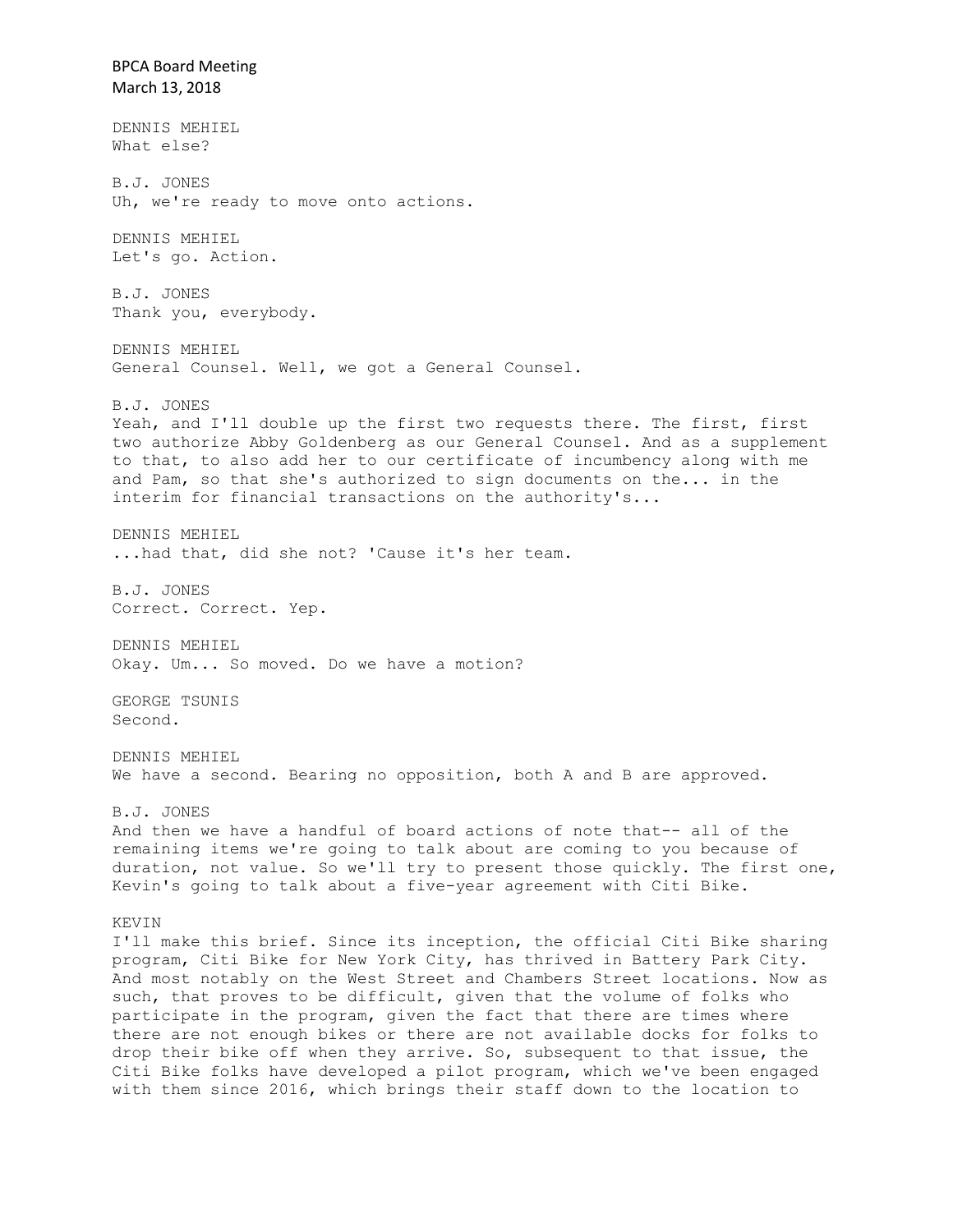BPCA Board Meeting March 13, 2018 accommodate additional usage with, you know, they'll provide additional staffing and additional bikes to help shepherd through... DENNIS MEHIEL As needed. KEVIN Thank you. As needed, exactly. So we're just looking to extend-- DENNIS MEHIEL So it's a modification of the deal we have. **KEVIN** Right, yeah. There's no crossing the authority that-- DENNIS MEHIEL But the duration requires our vote. KEVIN Exactly. DENNIS MEHIEL Okay. Understood. Um... all right, so we'll deal with bike share all by itself. Do we have questions on bike share? None. Do we have a motion? CATHERINE MCVAY HUGHES Yes. DENNIS MEHIEL Motion? Second? Approved. B.J. JONES All right, uh, next we have two engineering... First is basics by engineering. Gwen? GWEN As a couple of you may recall, we have an annual program that is for pile remediation. It's to, in case the existing piles underneath that are supporting the esplanade, and to make sure that they are healthy and don't need repair, and then to repair the items that do. We have a phase six. We've completed five phases of the piles, and we have phase six scheduled for this year. We issued an RFP for an engineer to design the program for this year. We got three proposals. One was disqualified for failure to supply requ-- required documentation. The two remaining proposers, M&N and Langan Engineering, were interviewed and their proposals evaluated. Their technical evaluation points are provided in the memo. M&N, who received 82.25 points. Langan Engineering received 74.25 points. And that's, M&N was the highest technically rated proposer. The cost proposal was slightly higher for M&N, but still within a reasonable range and it was a very minimal difference between the two proposers. Consequently, the evaluation committee considered M&N to be the best value proposer for the authority. And consequently, the property department has recommended that we enter into a contract with M&N Engineering in the amount of \$128,767 for a period of 15 months.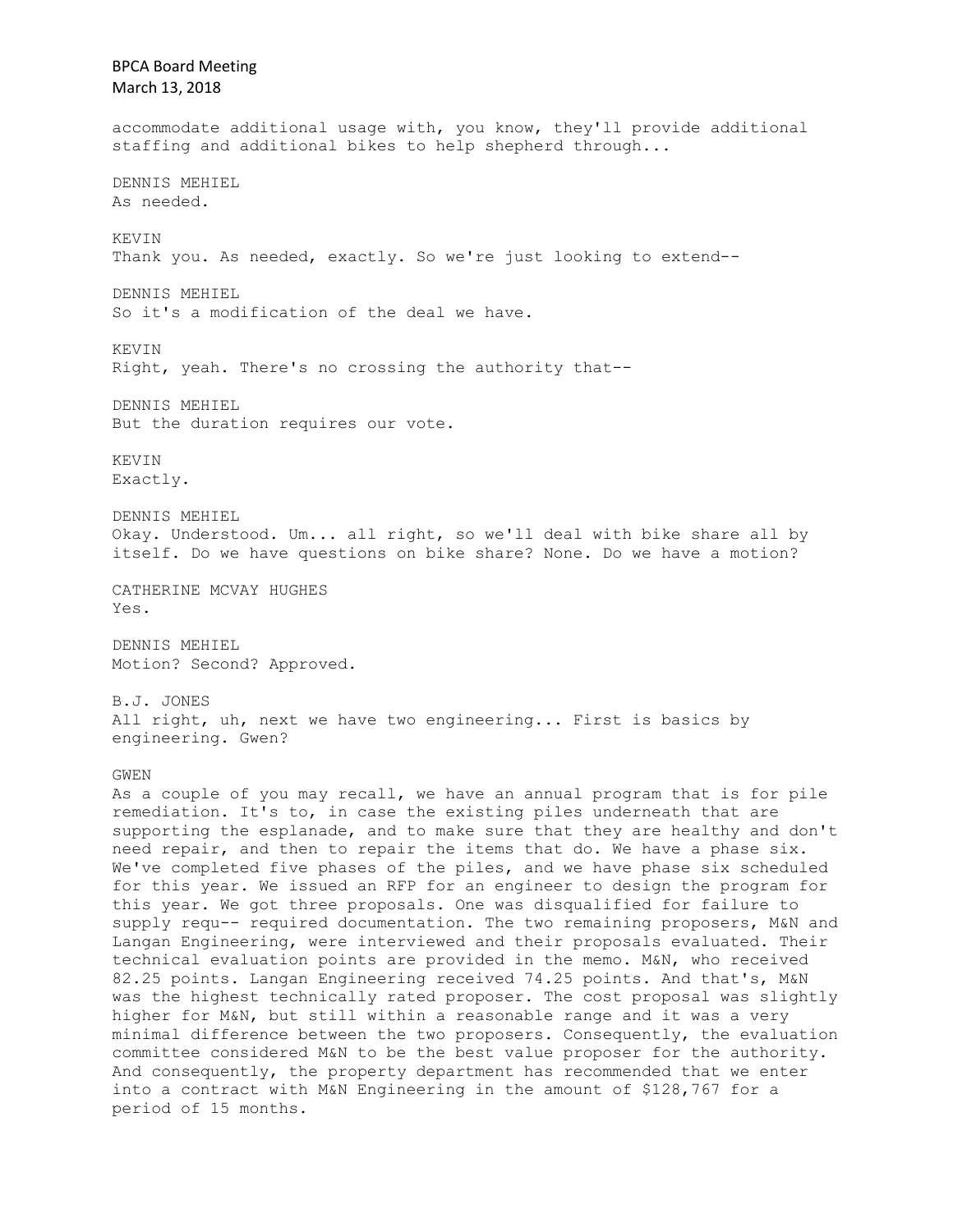BPCA Board Meeting March 13, 2018 DENNIS MEHIEL Okay. Questions or comments? Okay, do we have a motion to approve the contract? Motion. We have a second. Approved. B.J. JONES We're gonna keep rolling with Gwen. The next item is a no cost time extension for KS Engineering. GWEN I'll actually address both-- The next two are both extensions for two of our on-call engineering contracts. The first one is KS Engineering, which was initially into on March 5th, 2015, following a competitive procurement. We have a couple of in-progress projects with KSE, and we would like to extend their contract in order to allow them to complete those in-progress projects. Their current contract expired February 28th, 2018. And we are proposing to extend their contract through July 31st, 2018, in order to allow for completion of these in-progress projects. No additional monies are required. DENNIS MEHIEL No cost impact? GWEN  $N<sub>O</sub>$ . DENNIS MEHIEL Okay. And...but we want a separate resolution on this one. B.J. JONES Yes, that's the first one. DENNIS MEHIEL All right, do we have a motion? We have a motion, we have a second, approved. And then we have McLaren? GWEN Yes, the same original start date for this contract, March 5th, 2015. We have a few additional in-progress projects with McLaren that are listed here, and we are anticipating that completion of those projects will require through the end of this calendar year, and will also require an additional \$50,000 increase to that contract. Thus, we are requesting the board's approval for extension of the contract through December 31st, 2018 and the additional \$50,000 to the contract. DENNIS MEHIEL Okay. Questions or comments on McLaren? Fair enough. Do I have a motion? We have a motion, do I have a second? Approved. B.J. JONES That concludes our actions. Uh, and time to adjourn.